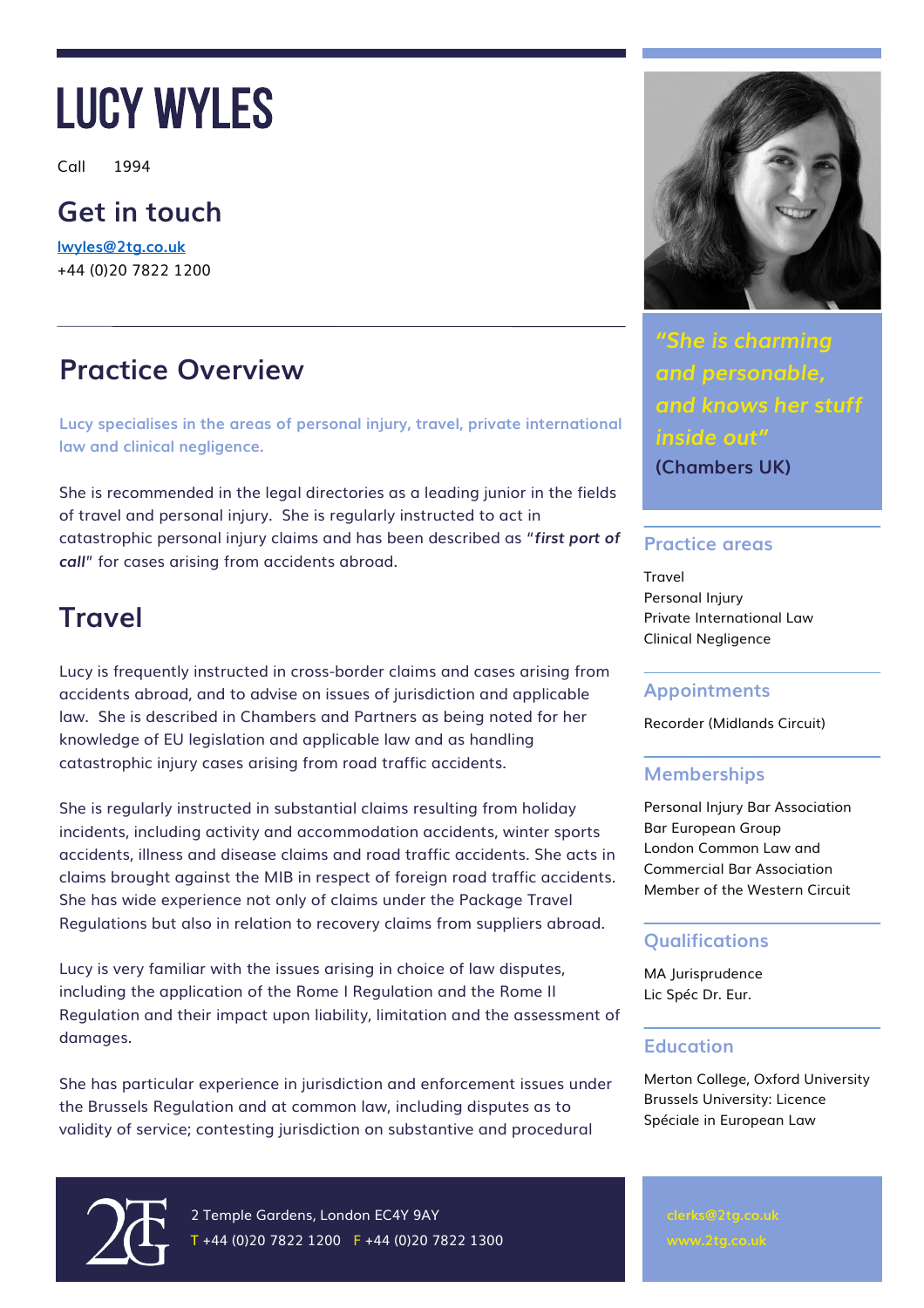grounds; registration and enforcement disputes; and jurisdiction over nonparties.

Lucy was lead Assistant Editor for the 2nd edition of European Civil Practice (Layton & Mercer), and makes use of her fluent French and rudimentary Hungarian.

## **Current and Recent Work**

*Choudhury v PZU* (ongoing); domicile requirement for jurisdiction in claim against insurer

*RCX v PMX* (2021); jurisdiction issues and anti-suit injunction in cruise ship meningitis claim

*Tate v Allianz* [2020] EWHC 3227 (QB); jurisdiction over French aggravation claim

*Rasmussen v Zurich* (2020); extremely high value fatal accident claim under Spanish law

**Scales v MIB** [2020] EWHC 1747 (QB); assessment of catastrophic injuries under Spanish law

*Hutchinson v Mapfre* [2020] EWHC 178 (QB); spinal cord injury in pool in Ibiza

*Pandya v Intersalonika* [2020] EWHC 273 (QB) ; brain injury claim timebarred under Greek law

*Brownlie v FS Cairo* (2020); fatal claim arising from road accident in Egypt

*Campbell v Global Travel* (2020); spinal cord injury in coach accident in Spain

*Vickery v MAPA* (2020); multiple victim road accident in France

*Tyrrell v MMA* (2019); catastrophic road traffic accident in France

*Ford v Royal Crown Insurance* (2019); brain injury in Cypriot moped accident

*Hawkeswood v Lusitania* (2019); brain injury in road accident in Portugal

*Gibson v Generali* (2019); amputation after motorcycle accident in Poland

2 Temple Gardens London EC4Y 9AY T +44 (0)20 7822 1200  $F + 44 (0)20 7822 1300$ 

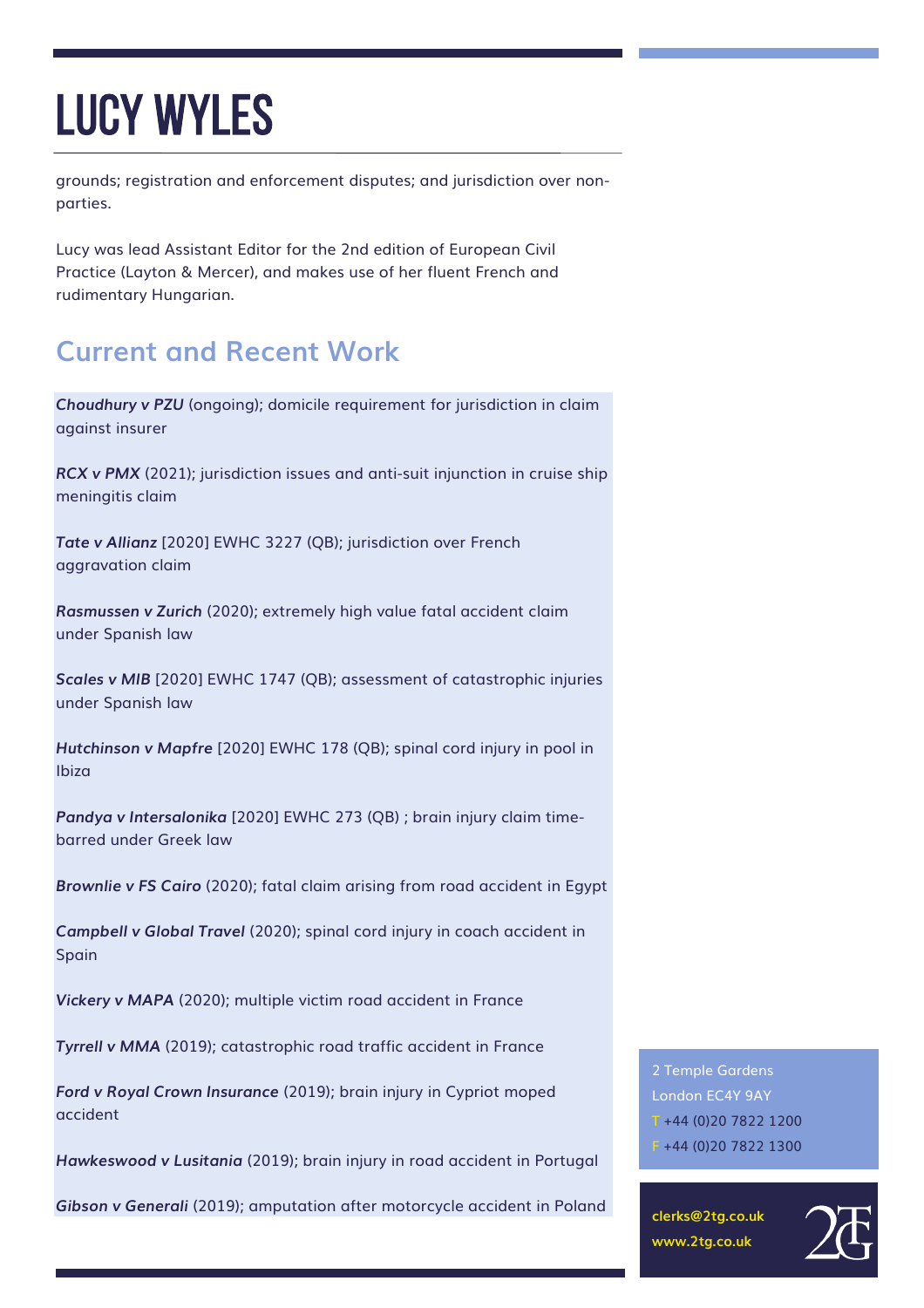*Mountain v Zyro* (2018); sledging accident in Norway

*Howes v MIB* (2018); loss of arm in Cretan moped accident

*Hamblett v VHV* (2018); collision on motorway in Germany

*Bogdanovics v MIB* (2017); fatal motorcycle accident in Lithuania

*Pratt v AXA France* (2017); spinal cord injury from fall in French auberge

**Palmen v MMA** (2016); catastrophic injury when off-piste skiing in France

*Syred v PZU and HDI* [2016] EWHC 254 (QB); claims governed by Polish law involving severely injured car passengers

*Huxtable and Dale v Baloise* (2016); pedestrians injured by drunk driver in Bruges

*Cook v Virgin Media* (2015) CA; appeal concerning forum non conveniens in cases involving England and Scotland (acted for successful respondent)

*Wagenaar v Weekend Travel and Serradj* (2013); CA (2014); skiing accident in France resulting in catastrophic injury. Court of Appeal decision on effect of QWOCS on third party claims

## **Personal Injury**

All aspects of personal injury litigation, including private international law issues arising in foreign claims. Extensive experience of employer's liability claims including disease, manual handling and workplace accidents, stress at work and bullying; occupier's liability claims; sporting accidents including skiing cases; catastrophic injuries and fatal claims; product liability claims; and direct claims by foreign social insurers.

## **Current and Recent Work**

*Cherian v Cambridge University Hospitals* (2021); fall from theatre stool

*T v MIB* (2020); brain injury after moped accident

*Palizban v Protech* (2020); alleged brain injury after fall at work

2 Temple Gardens London EC4Y 9AY  $T + 44 (0)2078221200$  $F + 44 (0)20 7822 1300$ 

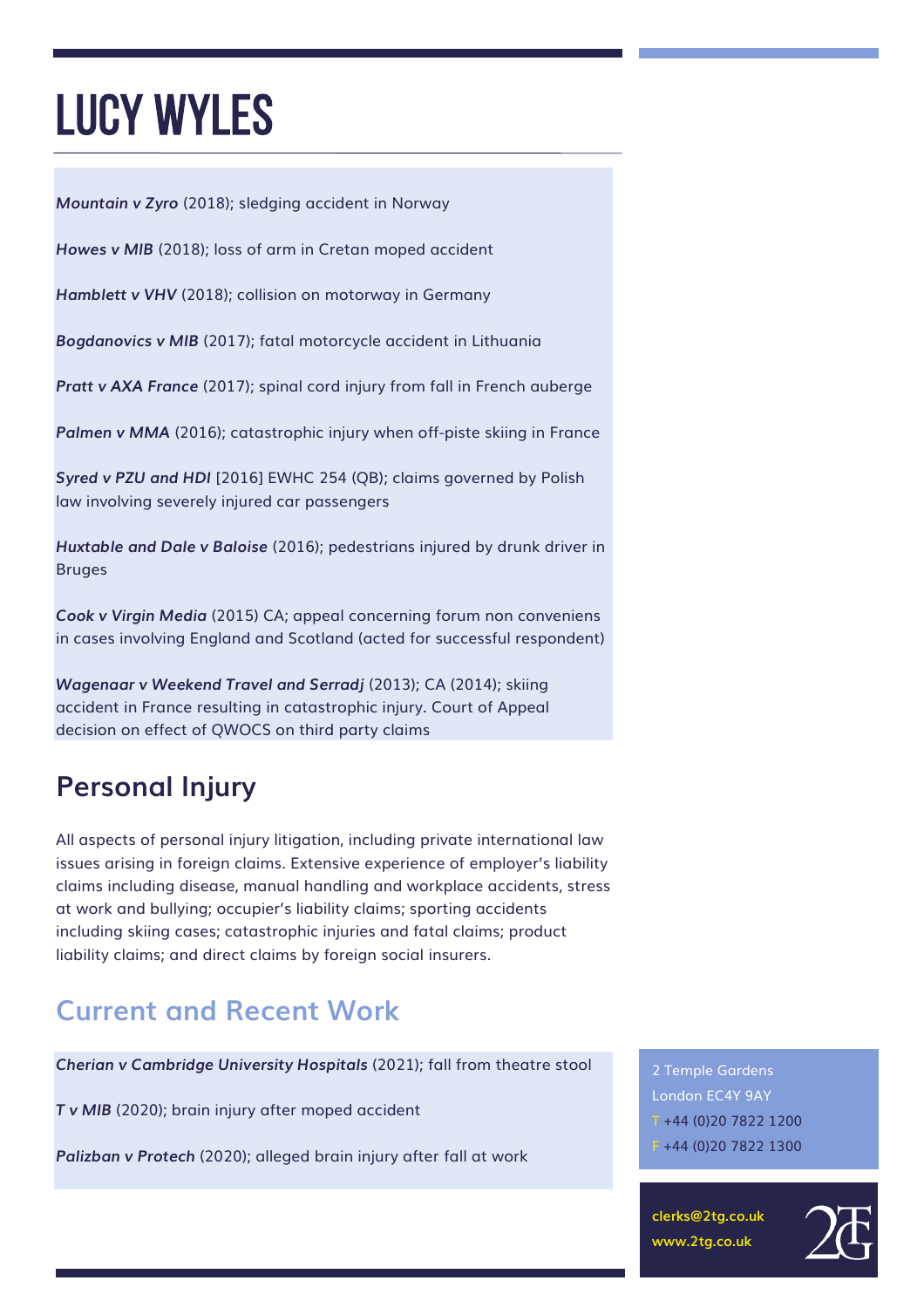*Dyos v British Airways* (2020); claims for further compensation after aircraft fire

*Scholes v Beards Installations* (2020); injuries after fall through mezzanine

*Masood v MIB* (2020); chronic significant injuries alleged after minor shunt

*Powell v Christal Clear* (2020); alleged brain injury after fall through balcony

*XYZ v NH* (ongoing); brain injury after fall at German building site

*Evans v Strzelec* (2019): claim for spinal injury after rear end collision

*Wrightson v Flor and others* (2018); intestinal injury after ingestion of bleach

*Johnson v British Cycling Federation* (2017); claim for brain injury sustained in cycle race

*Wagenaar v Ski Weekend* [2014] CA; effect of QWOCS on third party claims

*Harris v CDMR Purfleet Ltd* [2009] EWCA Civ 1645; adequacy of reasons for date of knowledge in WRULD case

### **Private International Law**

Lucy has expertise in private international law and is regularly asked to advise on issues of jurisdiction, applicable law and enforcement issues. She has particular experience of the application of the Brussels Regulation, Rome I and Rome II in cross-border cases in the fields of personal injury, clinical negligence and insurance.

Recent significant cases include *CPAM v Whittington Hospital* and *CPAM v RSA* concerning recoupment of French social security benefits.

## **Clinical Negligence**

Experience of claims related to obstetrics and gynaecology (cord prolapse; hypoxia; Erb's palsy); general surgery; paediatrics; neurology; orthopaedics; general practice; ophthalmology; cosmetic procedures; wrongful birth; mental health.

2 Temple Gardens London EC4Y 9AY  $T + 44 (0)2078221200$  $F + 44 (0)20 7822 1300$ 

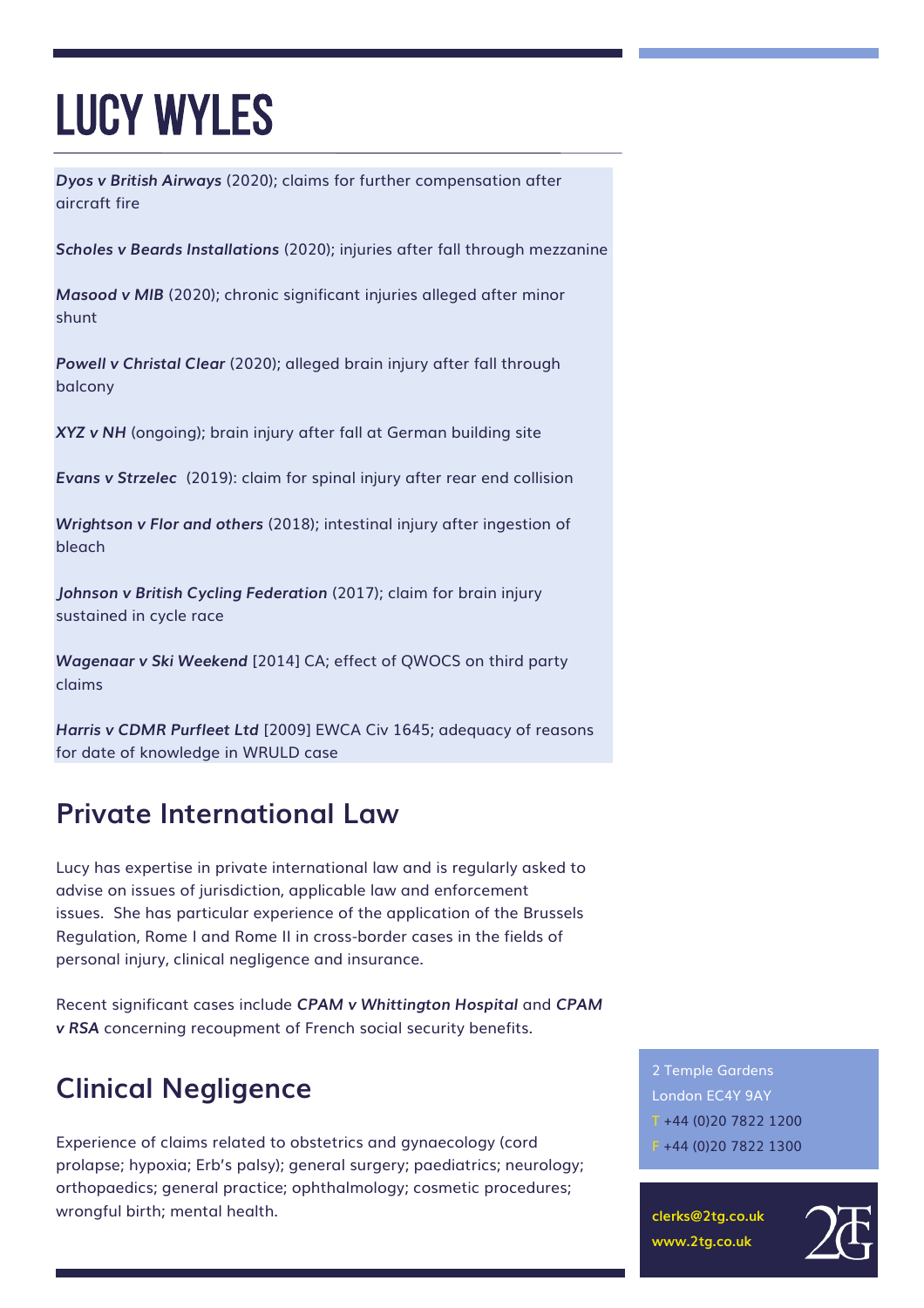## **Current and Recent Work**

*MM v NHS* (ongoing); diagnosis of neurofibromatosis

*CS v Weaver* (ongoing); gall stone surgery

*TF v Essex* (2020); suicide attempt

*Orton v Heart of England* (2019); diagnosis of oral cancer

*DS v Lewisham and Greenwich* (2019); tibial osteotomy

*RT v Chelsea and Westminster* (2018); suicide attempt

*BM v NHS Commissioning Board* (2018); spinal surgery

*LT v Dorset County Hospital* (2017); pressure ulcers

*PK v South Warwickshire* (2017); obstetric treatment

*Dunn v Plymouth Hospitals* (2017); fall alleged to contribute to stroke damage

*Edwards v George Eliot Hospital* (2016); glaucoma treatment

*MB v Royal Surrey City Hospital* (2016); hydrocephalus

*Kneuss v Blagg* [2016]; spinal decompression surgery

### **Recommendations**

#### **Chambers UK 2022**

"Very easy to work with, practical and conscientious." "She is always available and she conducts herself in court in a very calm, sensible and effective manner."

#### **Legal 500 2022**

"Lucy is very knowledgeable but also very approachable – she takes no time at all getting up to speed and gets to the point in the quickest time possible."

"A fluent French speaker with good knowledge of French law."

#### **Chambers UK 2021**

"A determined barrister who is very strong on the law." "Technically very

2 Temple Gardens London EC4Y 9AY  $T + 44 (0)2078221200$  $F + 44 (0)20 7822 1300$ 

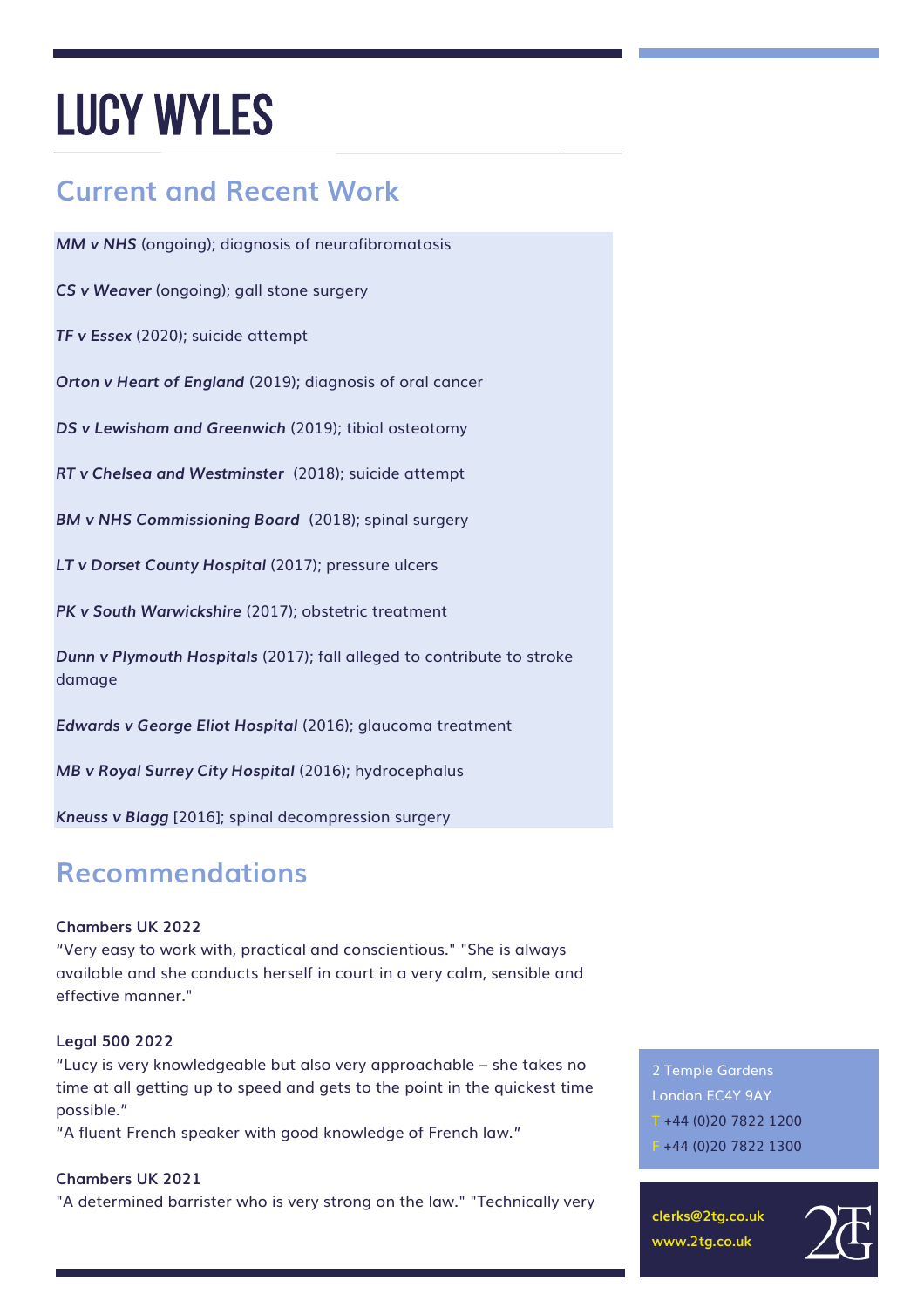good and has a pragmatic approach." "She provides sensible, robust and commercial advice."

#### **Legal 500 2021**

"She brings a combination of high intellect, specialist knowledge and pragmatism to her cases with the result that clients receive an excellent level of representation. Can sum up a case, identify the important issues and provide an opinion almost without having to look up the law and practice at all." "She regularly appears alone against leading silks, bringing a combination of high intellect, specialist knowledge, and pragmatism to her cases."

#### **Chambers UK 2020**

"She is very straight-talking and has the ability to cut through all the detail and get straight to the point. She makes things very easy to understand and is very timely with her advice and assistance." "She's always well prepared, sensible, fun to deal with and pragmatic."

#### **Legal 500 2020**

"She is extremely knowledgeable and can take a complex problem and distil it into a simple answer."

#### **Chambers UK 2019**

"She's a very good senior junior who is very experienced and very knowledgeable." "She is excellent, especially in the quantification of claims, and is also very knowledgeable on jurisdictional issues."

#### **Chambers UK 2018**

"She is calm, sensible and very reassuring."

#### **Chambers UK 2017**

"She grabs difficult cases with both hands and proves exemplary as far as assimilating knowledge is concerned." "I find her clear and concise, and she takes a practical approach." "She is very intelligent, grasps things very quickly and gives clear, decisive advice."

#### **Legal 500 2017**

"Noted for cases involving accidents abroad."

#### **Chambers UK 2016**

"She is approachable, surefooted, and gives clear advice." "She is very thorough; there were a lot of documents to go through in our case and she did so with a fine-tooth comb."

#### **Legal 500 2016**

"Particularly recommended for travel litigation."

2 Temple Gardens London EC4Y 9AY  $T + 44 (0)2078221200$  $F + 44 (0)20 7822 1300$